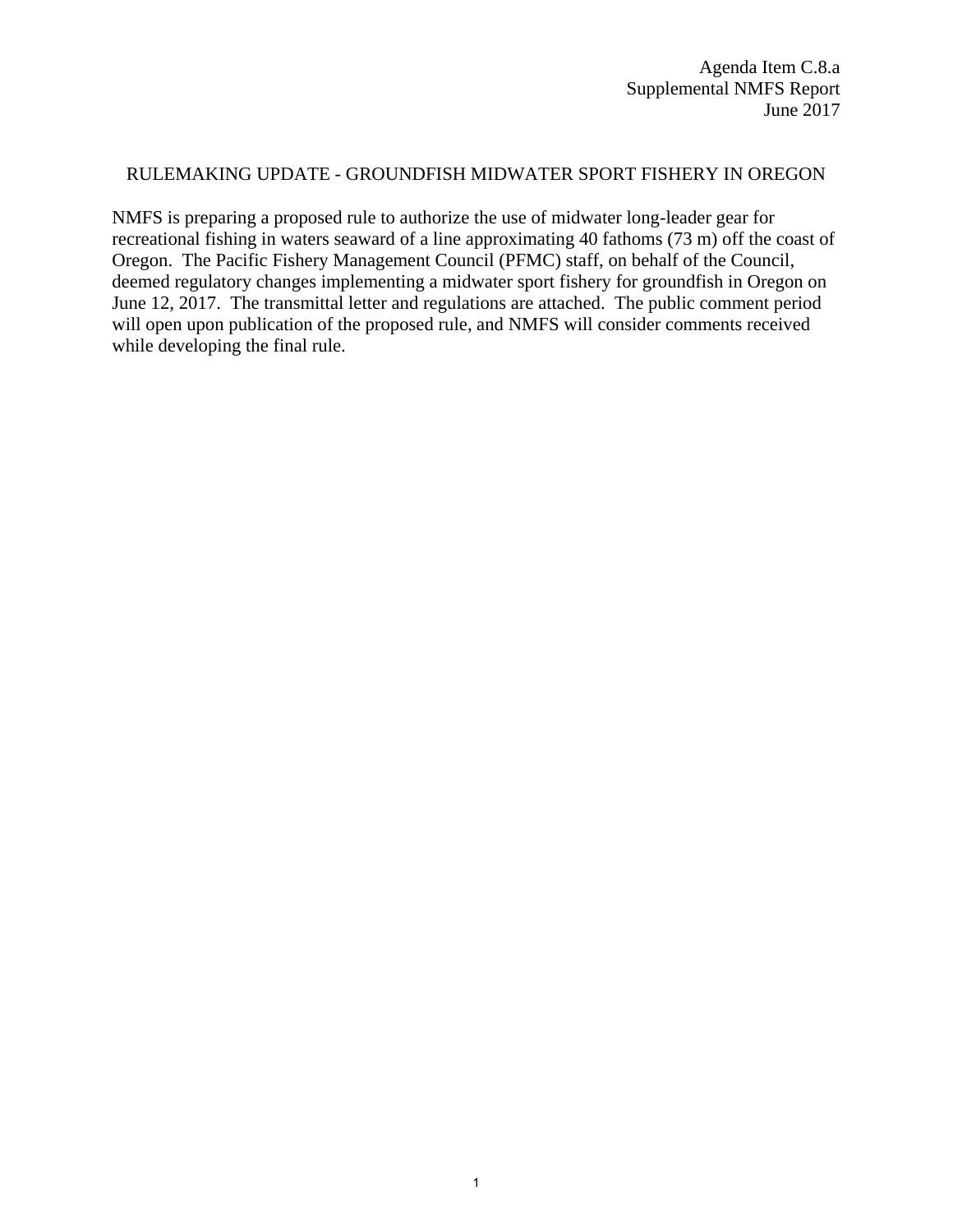

## Pacific Fishery Management Council

7700 NE Ambassador Place, Suite 101 Portland, OR 97220‐1384 Phone 503‐820‐2280 | Toll free 866‐806‐7204 | Fax 503‐820‐2299 | www.pcouncil.org Herbert A. Pollard II, Chair | Charles A. Tracy, Executive Director

June 12, 2017

Mr. Barry A. Thom, Regional Administrator NOAA National Marine Fisheries Service West Coast Region 1201 Northeast Lloyd Boulevard, Suite 1100 Portland, OR 97232

Re: Council Recommendations for a Groundfish Midwater Sport Fishery in Oregon

Dear Mr. Thom:

This letter transmits regulations implementing a groundfish midwater sport fishery in Oregon to provide access to abundant and healthy midwater rockfish species while avoiding or minimizing interactions with overfished rockfish species. The Pacific Fishery Management Council (Council) staff has worked closely with your staff in the drafting of regulations that are consistent with final action taken at the March 2016 Council meeting in Sacramento, California.

The Council's preferred alternative defined the type of long-leader gear proposed to be allowed in the seasonal recreational Rockfish Conservation Area in Oregon. The Council recommended that large lures be prohibited; however, large was undefined. Your staff recommended the proposed rule stipulate that lures not exceed five inches in length, based on industry standards. Council staff and staff from the Oregon Department of Fish and Wildlife agreed that this was a reasonable interpretation of Council action. Our understanding is that the preamble will request public comment on this interpretation, which would be taken into consideration for the final rule.

By this letter, I deem the specific language changes to 50 CFR part 660, as provided in the attachment to this letter, as the proposed regulatory changes that are necessary and appropriate to effectuate the final actions taken by the Council, as described above.

Should you have any questions regarding these Council recommendations, please do not hesitate to contact Ms. Kelly Ames of my staff.

Sincerely,

Charles a. Fracy

Charles A. Tracy Executive Director

KLA:kma

cc: Mr. Herb Pollard Mr. Phil Anderson Council Members Mr. Frank Lockhart Mr. Ryan Wulff Mr. Christopher Biegel Ms. Gretchen Hanshew Ms. Maggie Sommer Ms. Lynn Mattes Mr. Joe Petersen Mr. Mike Burner Ms. Kelly Ames

C:\Users\Emma.DISCO\Desktop\OR Midwater Rec May 2017.docx  $\mathfrak{2}$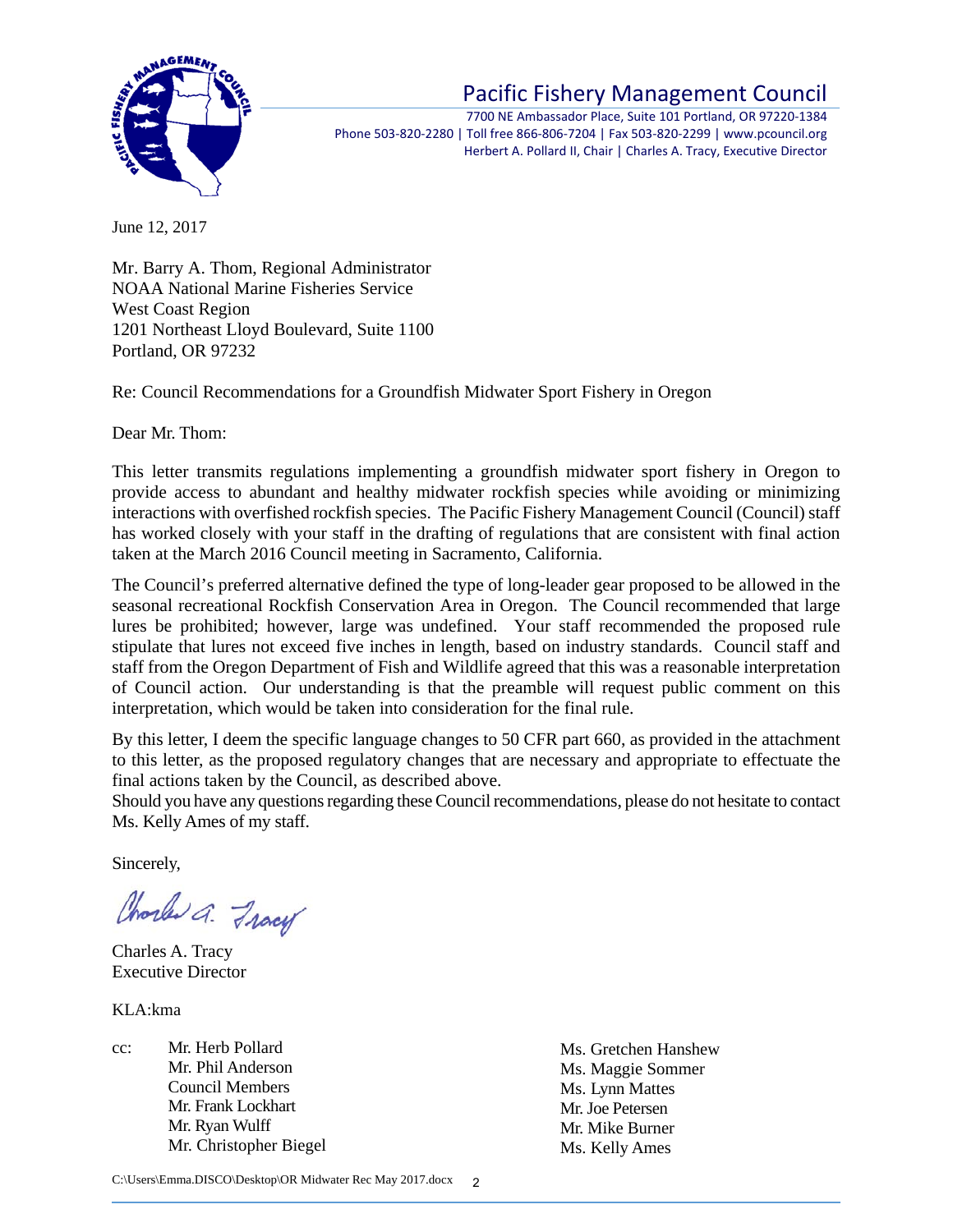For the reasons set out in the preamble, 50 CFR part 660 is proposed to be amended as follows:

## **PART 660–FISHERIES OFF WEST COAST STATES**

1. The authority citation for part 660 continues to read as follows:

**Authority:** 16 U.S.C. 1801 *et seq*., 16 U.S.C. 773 *et seq*., and 16 U.S.C. 7001 *et seq*.

2. In § 660.351, add, in alphabetical order, the definition of "long-leader gear" as follows:

## **§660.351 Recreational fishery—definitions.**

\* \* \* \* \*

*Long-leader gear* (also known as Holloway gear) means fishing gear with the following: one fishing line, deployed with a sinker and no more than three hooks, with a minimum of 30 feet (9.14 meters) between the sinker and the lowest hook, and a non-compressible float attached to the line above the hooks. The gear may be equipped with artificial lures and flies not to exceed 5 inches in length. Natural bait, and lures or flies greater than 5 inches in length, may not be used. 2. In § 660.360, paragraphs  $(c)(2)(i)(B)$  and  $(c)(2)(iii)(B)$  are revised to read as follows:

**§660.360 Recreational fishery—management measures.**

- (c) *\* \* \**
- (2) *\* \* \**
- (i) *\* \* \**

(B) *Recreational rockfish conservation area*. Fishing for groundfish with recreational gear is prohibited within the recreational RCA, a type of closed area or GCA. It is unlawful to take and retain, possess, or land groundfish taken with recreational gear within the recreational RCA. A vessel fishing in the recreational RCA may not be in possession of any groundfish. [For example, if a vessel fishes in the recreational salmon fishery within the RCA, the vessel cannot